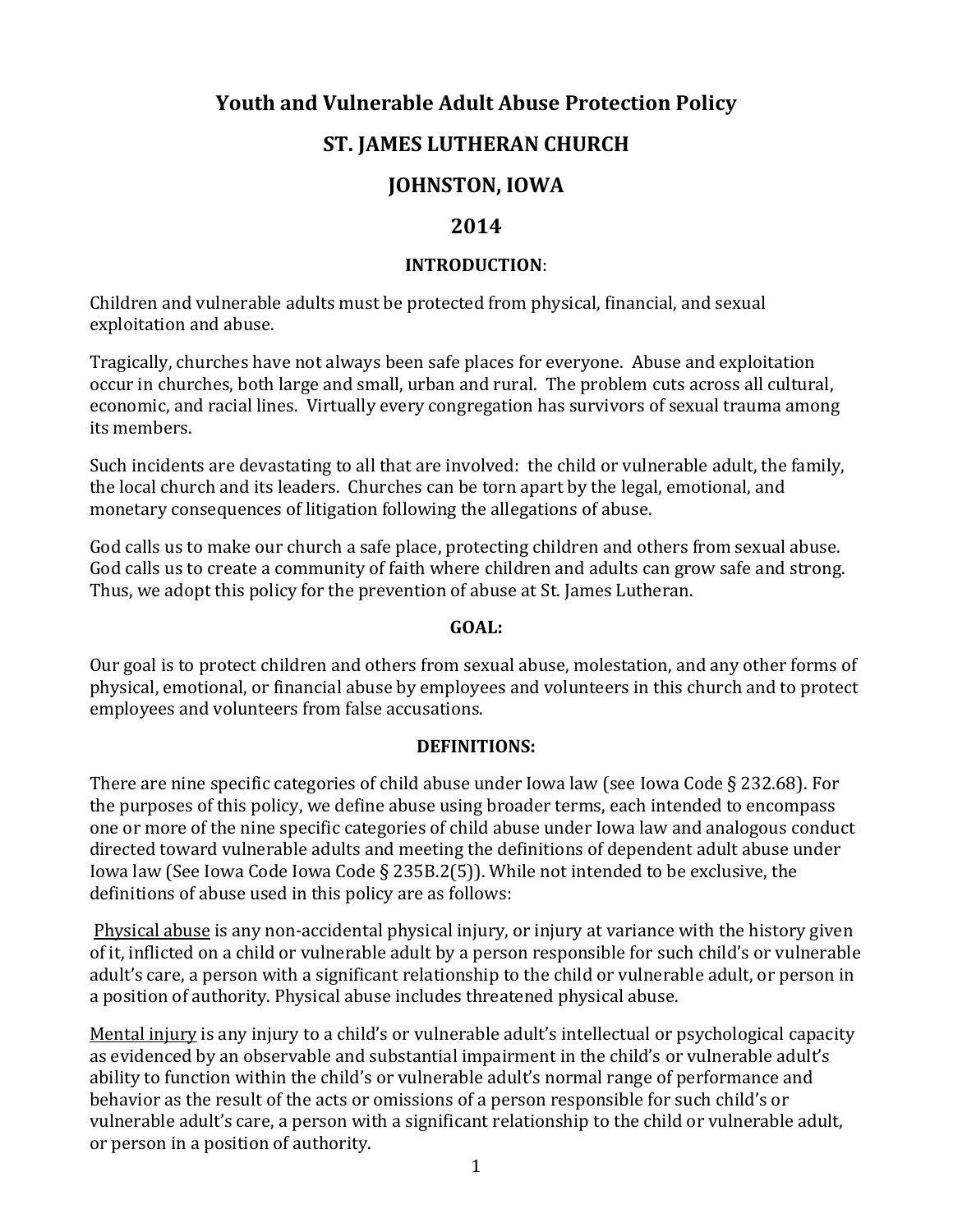Sexual abuse is the commission of a sexual offense (including any engagement in sexual contact) with or to a child or vulnerable adult by a person responsible for such child's or vulnerable adult's care, a person with a significant relationship to the child or vulnerable adult, or person in a position of authority. Sexual contact includes fondling, touching intimate parts, and sexual intercourse. Sexual abuse also includes the use of a child or vulnerable adult in prostitution or in the production of sexually explicit works, or knowingly allowing a child or vulnerable adult to engage in any of these activities, or providing or exposing a child or vulnerable adult to obscene materials. Sexual abuse includes threatened sexual abuse.

Neglect is an action, omission, condition or status that reflects a reckless disregard for a child's or vulnerable adult's safety or critical needs. For purposes of this policy, neglect is considered a form of abuse. Neglect includes, without limitation:

- exposing a child or vulnerable adult to a person responsible for the child's or vulnerable adult's care, or knowingly allowing a person custody or control of, or unsupervised access to a child or vulnerable adult if such person has (a) subjected a child or vulnerable adult to, or failed to protect a child or vulnerable adult from, an overt act or condition that constitutes egregious harm (b) is required to register or is on the sex offender registry or (c) has otherwise been found to be palpably unfit;
- the failure on the part of a person responsible for the care of a child or vulnerable adult to provide for the adequate food, shelter, clothing, medical or mental health treatment, supervision, or other care necessary for the child's or vulnerable adult's health and welfare when financially able to do so or when offered financial or other reasonable means to do so;
- providing or exposing a child or vulnerable adult to illegal drugs or other illegal substances; and
- knowingly exposing a child or vulnerable adult to threatened injury or abuse.

Threatened injury or abuse is a statement, overt act, condition or status that represents a substantial risk of physical or sexual abuse or mental injury to a child or vulnerable adult.

Financial abuse includes:

- willfully using, withholding, or disposing of the funds or property of a child or vulnerable adult;
- gaining possession, control of, or an interest in the funds or property of a child or vulnerable adult, or taking unfair advantage of a child or vulnerable adult's physical or financial resources for one's own personal or pecuniary profit, through the use of undue influence, harassment, duress, deception, or fraud;
- forcing or enticing a child or vulnerable adult against his/her will to perform services for the profit or advantage of another.

Vulnerable adult means a person eighteen years of age or older who is unable to protect the person's own interests or unable to adequately perform or obtain services necessary to meet essential human needs, as a result of a physical or mental condition which requires assistance from another.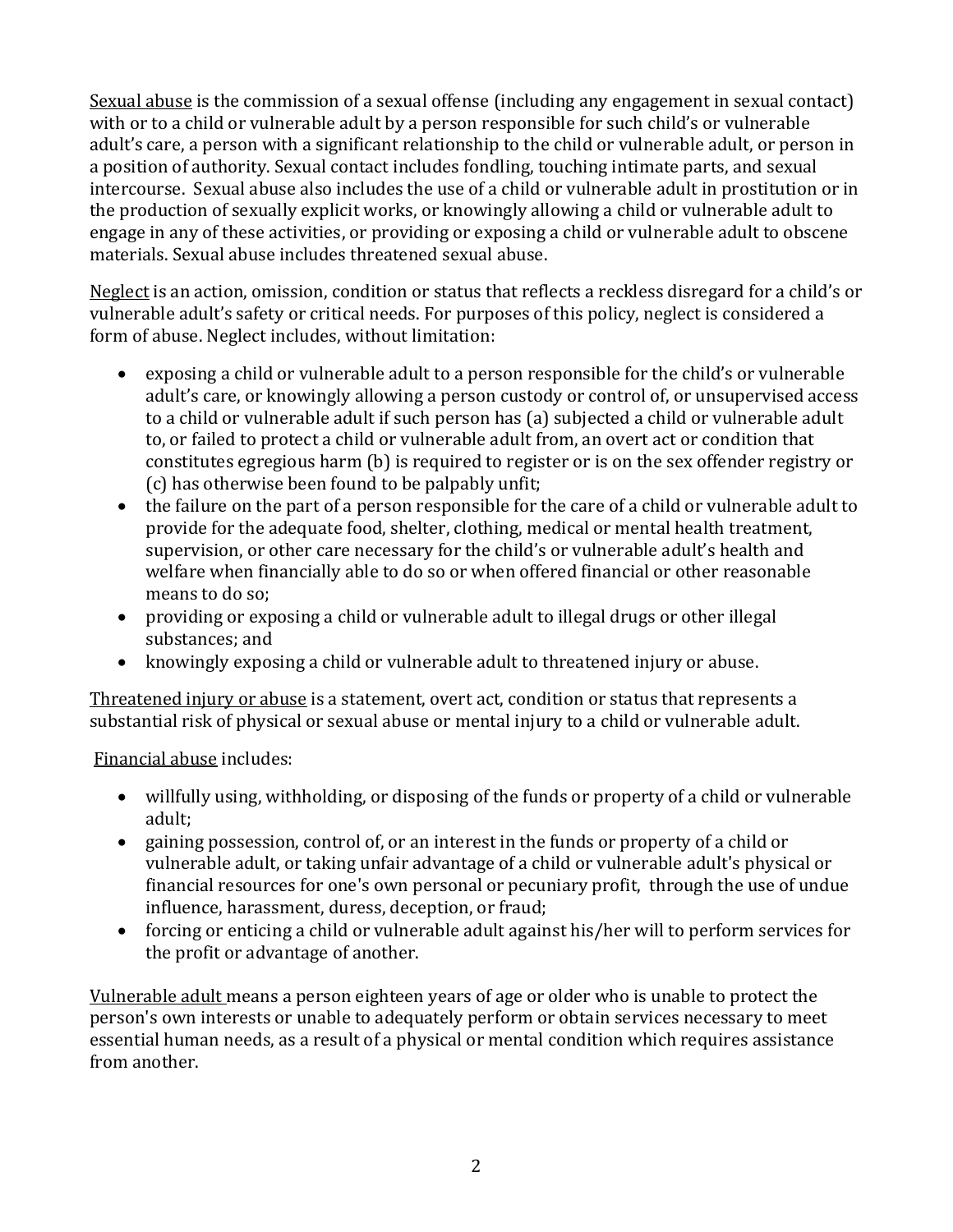While we anticipate that most individuals covered by this policy will not be mandatory reporters of child abuse or dependent adult abuse under Iowa law, persons with questions concerning definitions of abuse may wish to consult additional resources, including

- *Child Abuse: A Guide for Mandatory Reporters* produced by the Iowa Department of Human Services and available (as of the date this policy was adopted) for download at : [www.dhs.state.ia.us/Consumers/Safety\\_and\\_Protection/Abuse\\_Reporting/ChildAbuse.html](http://www.dhs.state.ia.us/Consumers/Safety_and_Protection/Abuse_Reporting/ChildAbuse.html)
- *Dependent Adult Abuse: A Guide for Mandatory Reporters* produced by the Iowa Department of Human Services and available (as of the date this policy was adopted) for download at : www.dhs.state.ia.us/Consumers/Safety and Protection/Abuse Reporting/DependentAdultA [buse.html](http://www.dhs.state.ia.us/Consumers/Safety_and_Protection/Abuse_Reporting/DependentAdultAbuse.html)

### **POLICY COMPONENTS:**

This policy will address five areas that are critical for the protection of our children, our vulnerable adults, our employees, our volunteers, and our church regarding physical and sexual abuse.

- I. Selection and Screening Process
- II. Supervision of Workers
- III. Data Privacy
- IV. Reporting Procedures
- V. A Response Plan
- VI. Training

## **I. Selection and Screening Process**

**A. Employee:** anyone who is paid by the church on a full-time or part-time basis, whether or not they work directly with preschoolers, children, and students.

All church employees will be required to complete a confidential application form that will include

- permission for the church to perform a criminal background check (Attachment A), and
- a question asking the candidate if s/he has ever been convicted of or pleaded guilty to a crime, and if s/he has any prior history of physical, financial, or sexual abuse directed against another person (Attachment A).

An appropriate staff member, the Council President, or the Lead Pastor (as Head of Staff) will also interview church employees. During this confidential interview, prospective employees will be asked directly if they have ever been convicted of or pleaded guilty to a crime, and if they have any prior history of physical, financial, or sexual abuse directed against another person.

References for church employees will be checked and verified. A criminal background check will be performed and confidential results will be kept on file with the application. Any information from that background check indicating that a candidate poses a threat to others or has any prior history of physical, financial, or sexual abuse directed against another person will result in the immediate removal of the individual candidate from consideration for employment with St.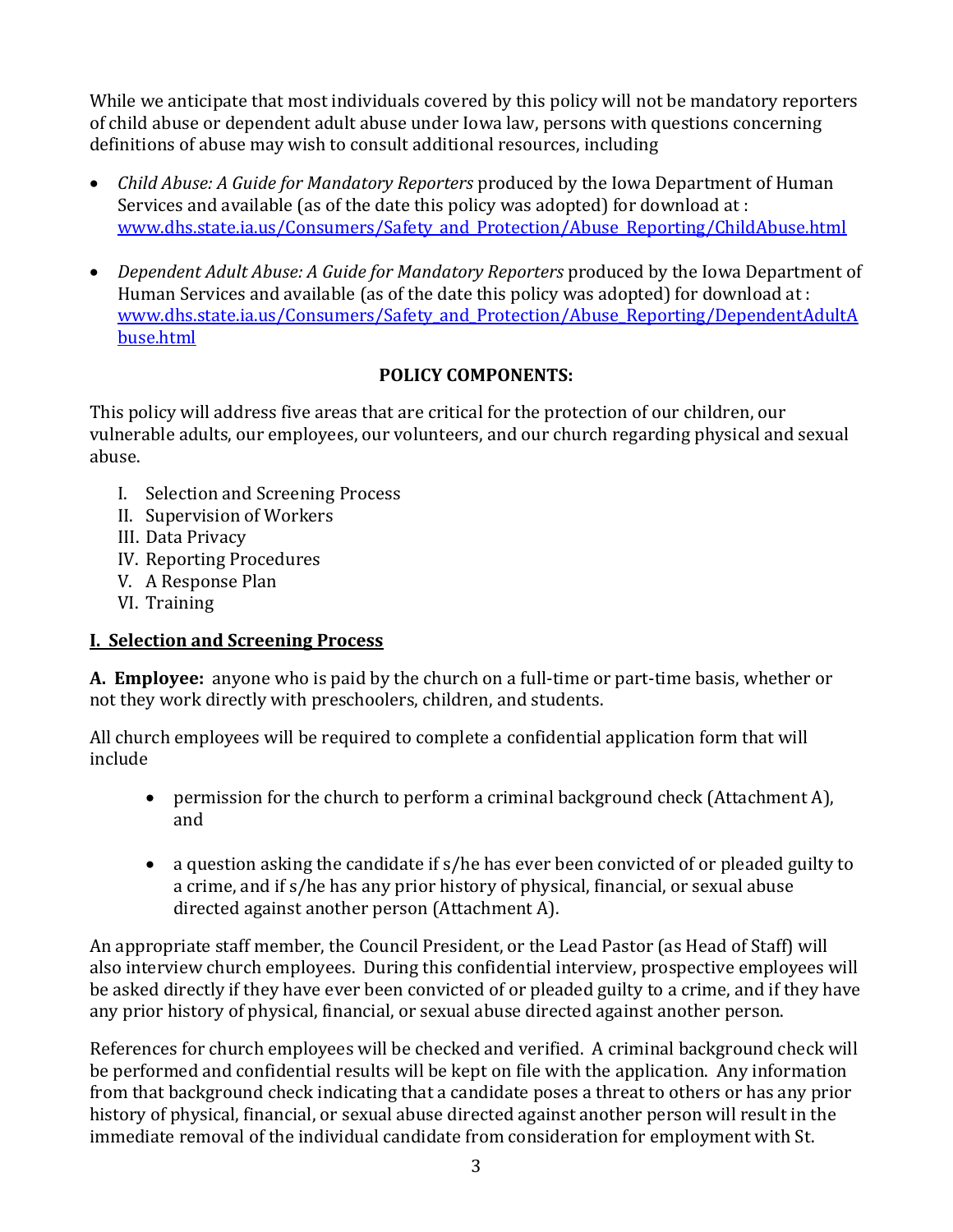James Lutheran. If other felonies or misdemeanors are found on a background check, the Church Council will meet to make decisions regarding employment using Iowa law regarding disqualifying crimes or conduct as a guide.

**B. Volunteer worker:** anyone who is not paid by the church on a full-time or part-time basis, and is serving in any position.

All volunteer workers who intend to work with children aged 18 or younger and vulnerable adults will be required to complete a confidential application that will include

- permission for the church to perform a criminal background check (Attachment A), and
- a question asking the volunteer if s/he has ever been convicted of or pleaded guilty to a crime, and if s/he has any prior history of physical, financial, or sexual abuse directed against another person (Attachment A).

A criminal background check will be performed and confidential results will be kept on file with the application. Any information from that background check indicating that a volunteer poses a threat to others or has any prior history of physical, financial, or sexual abuse directed against another person will result in the immediate removal of the individual volunteer from consideration for working with children and vulnerable adults at St. James Lutheran. If other felonies or misdemeanors are found on a background check, the Executive Committee of the Church Council will meet to make decisions regarding the scope of that individual's volunteer possibilities using Iowa law regarding disqualifying crimes or conduct as a guide.

### *Background checks will be repeated every two years for volunteers. The Church Council will designate responsibility for completing background checks and updating files each year.*

**C. Chaperones:** Adults who volunteer to chaperone church sponsored events involving youth or vulnerable adults must be a minimum of 21 years old, and must abide by the requirements set forth in Attachment D.

**D. Transportation provider:** any adult who will be providing transportation for children or vulnerable adults must complete a Transportation Clearance Form (Attachment B). The church's program coordinators will be responsible for ensuring that all drivers have completed this form within twelve months of providing transportation. Background checks will be waived for volunteers who are only providing transportation as long as those volunteers will not be alone (one-on-one) with a child or a vulnerable adult. Volunteers driving youth or vulnerable adults to church sponsored events must be a minimum of 21 years of age prior to the start of the trip.

## **II. Worker Protocol—Volunteer and Employee**

- A. **Six Month Rule**: All workers who wish to work with children or vulnerable adults at St. James Lutheran must have been known by the church's professional staff for at least six months. Exceptions can only be made by the Lead Pastor and/or the Executive Committee of the Church Council.
- B. **One on One**: Situations requiring one on one contact between a worker and a child will occur in a public area and/or within sight of other people. If church workers need to spend time alone with a child and it is not possible or feasible to do so in a public place or within sight of other people (i.e., confirmation interviews with the pastor or a worker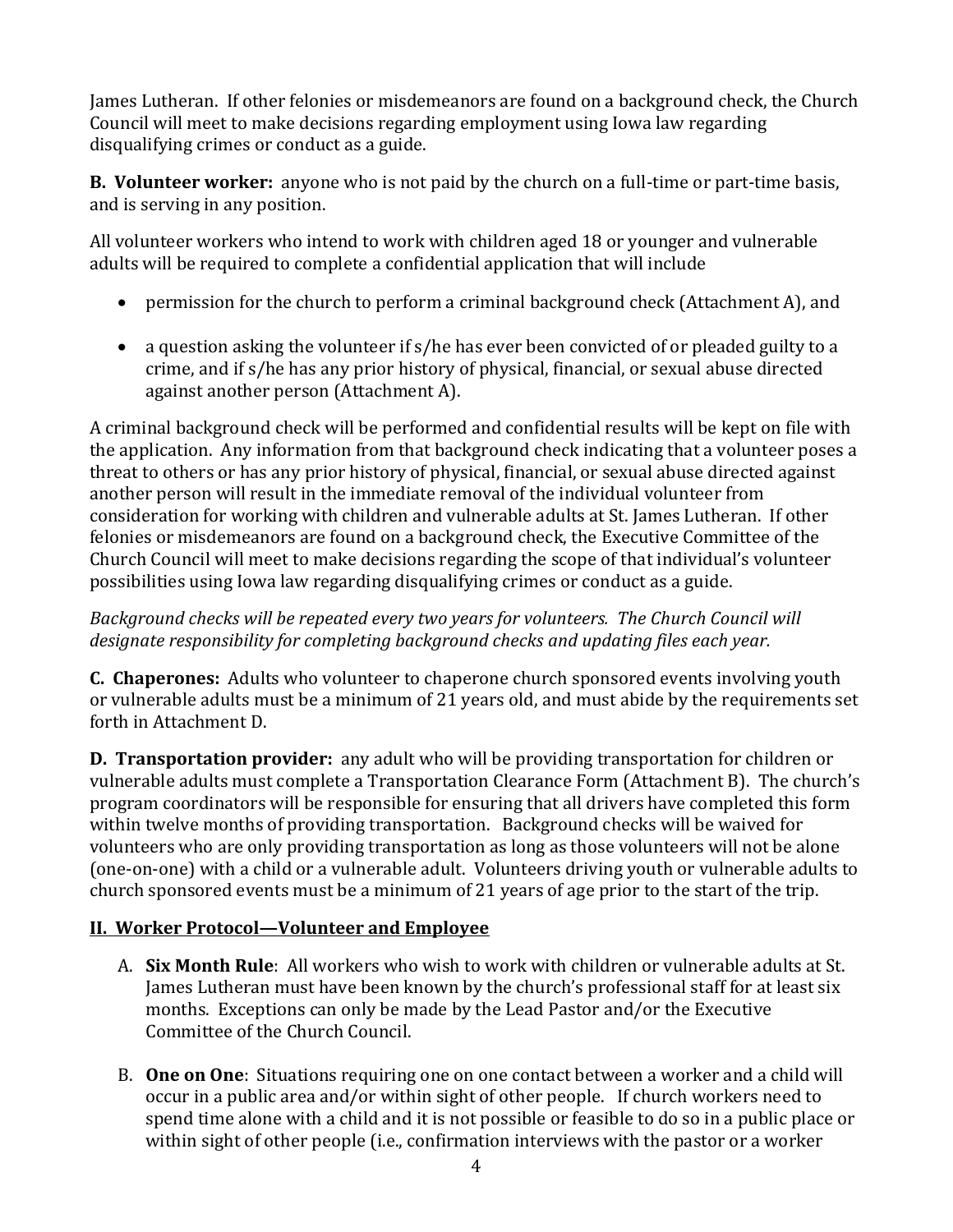giving a teenager a ride home), the church worker will obtain parental permission in advance.

### C. **Guidelines for Direct Interaction**:

- a. Children who are able to use the restrooms independently will be supervised by an adult worker. The adult should check to make sure the facility is safe, then wait outside of the restroom until the children come out. The adult may assist a child in the restroom only as needed.
- b. Workers shall never touch a person's private areas except when necessary, as in the case of changing a diaper or assisting a young child with toileting. In these cases, workers shall wear rubber (vinyl) gloves at all times for public health reasons.
- c. Workers shall avoid the appearance of impropriety, such as sitting children on their laps, initiating kissing or "romantically" embracing others, etc.
- D. **Nursery Security**: A nursery is available for use, but is not staffed by employees or volunteer workers. Parents are responsible for supervising or identifying a responsible caretaker for supervising children left in the nursery. Children may not be left in the nursery unsupervised.
- E. **Use of Chemical Substances**: Any volunteer or employee who appears to be under the influence of alcohol or other drugs CANNOT work with children or vulnerable adults and must leave the church premises immediately.

### **III. Data Privacy**

St. James Lutheran may from time to time post photographs and names of members and/or visitors attending church sponsored events via electronic media (i.e., the church web site). People who do not wish to have their pictures or names, or their children's pictures and names, posted on church-sponsored media should communicate this in writing to the church office.

### **IV. Reporting Procedures**

By law, church employees and volunteers who report suspected child or vulnerable adult abuse are provided immunity if they report abuse in "good faith." Observed, reported, or suspected child or vulnerable adult abuse or child vulnerable adult molestation in the church or at church sponsored events shall be verbally reported immediately to a pastor or to an officer of the Church Council and written documentation shall follow (Attachment C). Except for emergencies when a "911" report is appropriate, any reporting to civil authorities will be done by a pastor or by an officer of the Church Council with the advice and knowledge of legal counsel.

## **V. Response Plan**

A. All allegations will be taken seriously, and the church staff will take appropriate action, including immediately notifying a pastor, an officer of the Church Council, or any other internal authority regarding cases where there is reason to believe abuse or criminal acts have occurred.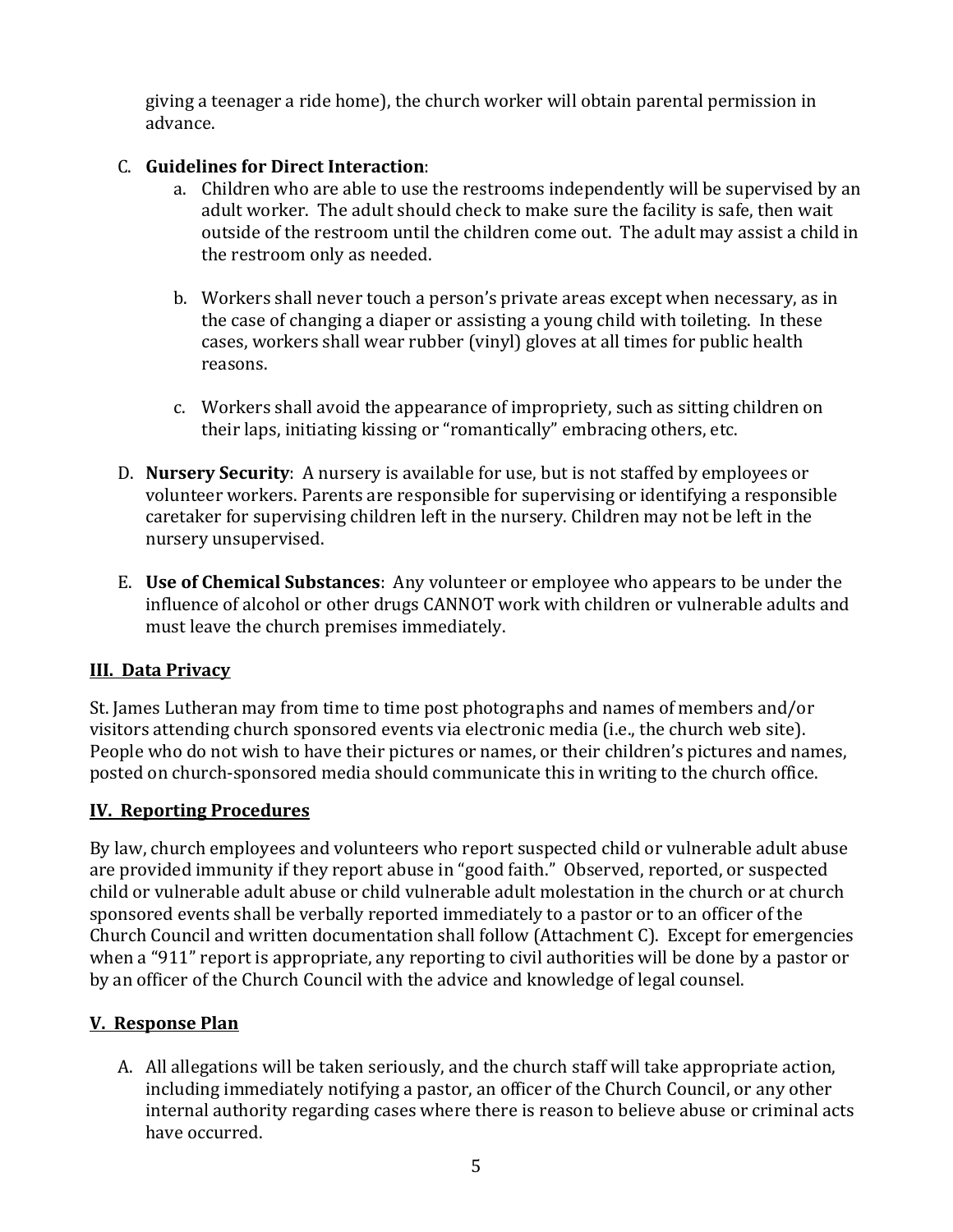- B. The church staff will not deny or minimize the incident. The pastoral staff will investigate the incident and will minister to all persons involved. The parents/guardians of the alleged victim will be notified as soon as possible by a pastor or by an officer of the Church Council regarding any allegations of sexual misconduct or abuse. Reporting alleged abuse to the civil authorities will also be handled by the pastor or an officer of the Church Council, with the advice and knowledge of legal counsel.
- C. The appropriate church staff and volunteers will document in writing with date and signature any efforts in handling the incident (Attachment C).
- D. Any employee of St. James Lutheran who is the subject of an investigation will be removed from his/her position, with pay, pending completion of an investigation. If the employee is found guilty or admits to the abuse or molestation, s/he will be terminated with the advice of legal counsel and in consultation with the Synod.
- E. Any volunteer who is the subject of an investigation will be removed from his/her position pending completion of an investigation. Any person who admits guilt or is found guilty of alleged abuse or molestation will no longer be allowed to work with children or vulnerable adults at St. James Lutheran. The church may consult with legal counsel for advice if additional safeguards are indicated.
- F. The Lead Pastor and President of the Church Council, with the advice and input from the Church Council, will designate the official spokesperson for the church. For the protection and privacy of everyone, no other staff members or church members shall speak to the media with regard to any actual or alleged incidents of abuse. Consultation will occur with legal counsel and with the church's insurance company prior to any public comments.
- G. All church employees and volunteers will cooperate fully with any law enforcement or governmental agency that may be investigating allegations of injury, abuse, or molestation in connection with activities of the church.
- H. If it comes to the attention of any staff member, or member of the Church Council that a person having a prior history of physical, financial, or sexual abuse directed against another person is attending church functions, it is the responsibility of the Executive Committee of the Church Council to investigate. If deemed necessary, the Executive Committee may take action to restrict such person's attendance at or participation in church functions or access to church property in ways which minimize or prohibit the individual's interaction with youth or vulnerable adults.

## **VI. Training**

All volunteers who work with children or vulnerable adults will be required to complete training with regard to this policy and procedures every two years. The training program will include the following information:

a. a basic orientation of the facts about abuse and the church,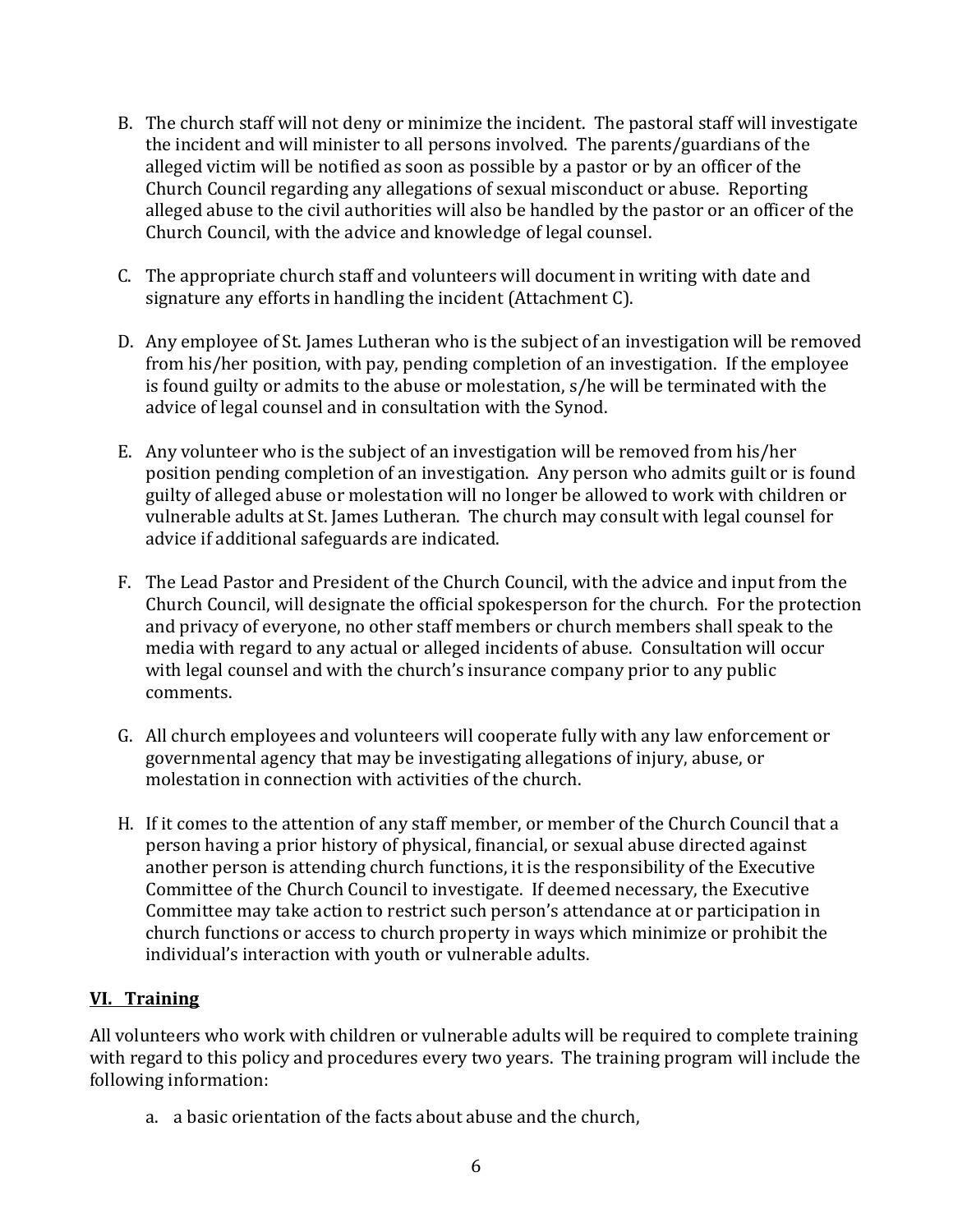- b. rationale for the emphasis on protecting children and vulnerable adults from abuse in the church,
- c. a description of church policies regarding ministry to children and vulnerable adults,
- d. a commitment on the part of the volunteer to follow church policies.

Acceptable training options will be published to the St. James Lutheran community each fall and throughout the year.

Once workers have completed their training, they will submit their certificate of completion (Attachment E), along with permission to allow St. James Lutheran to perform a background check, to the Parish Steward or other office staff (Attachment A).

*The Church Council will designate responsibility for making sure training is completed and files are updated each year.*

### **POLICY IMPLEMENTATION**

- 1. This policy will be reviewed annually by all church employees and by the Church Council and the Lead Pastor. It can be modified by the Church Council at any time. Any modifications should be promptly conveyed to all persons affected by the modifications.
- 2. All church employees and volunteers who work with children or vulnerable adults will review this policy a minimum of every two years at the same time that they complete their training.
- 3. If the renewal process shows that any employee or volunteer worker has become unsuitable for working with children or vulnerable adults, s/he will be immediately removed from his/her current position and will not be considered for other positions involving work with children or vulnerable adults. The Executive Committee of the Church Council will make decisions regarding a volunteer's suitability using Iowa laws regarding disqualifying crimes or conduct as a guide.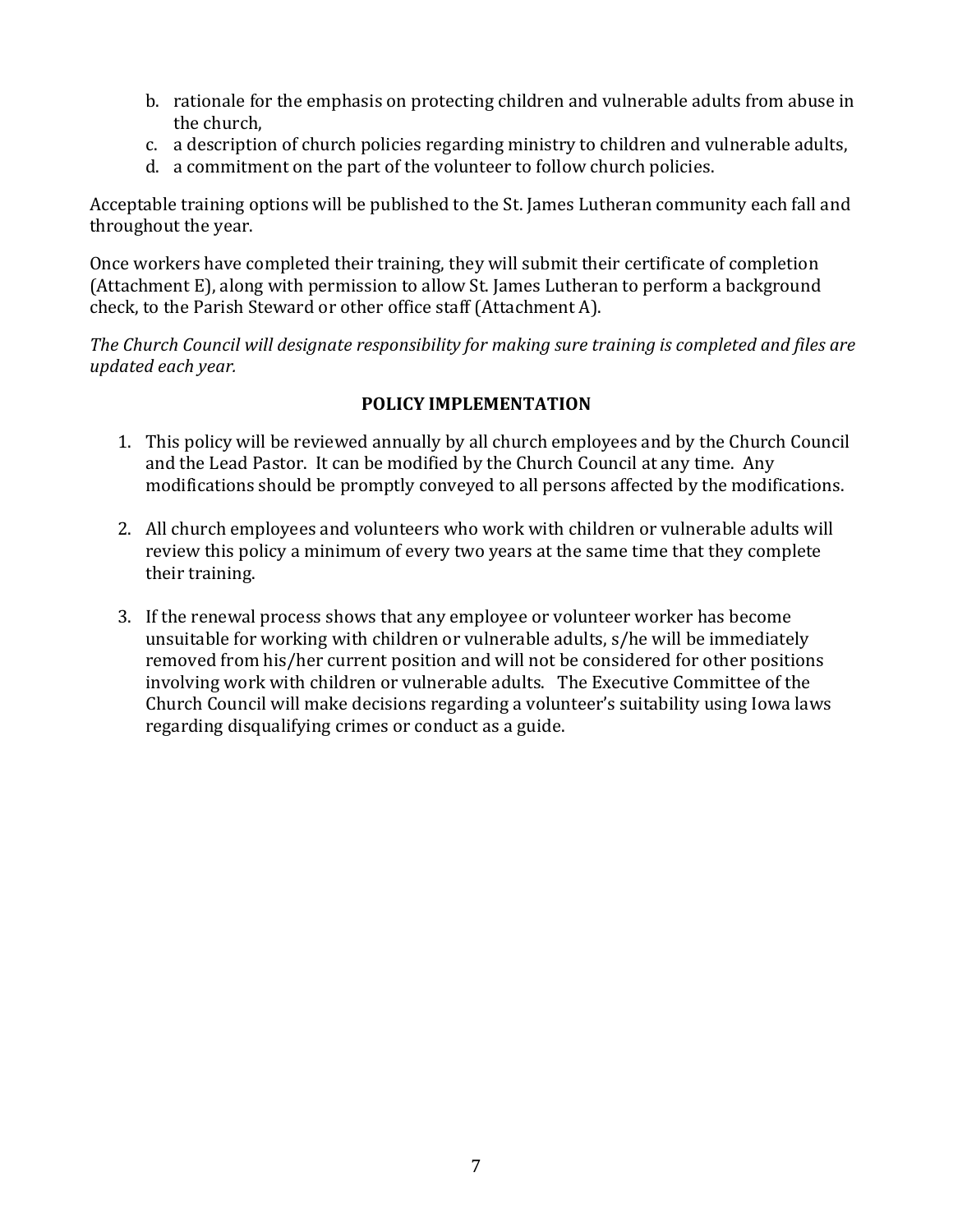Attachment A: Application for Working with Children and Vulnerable Adults Release Form

|  | <b>St. James Lutheran Church</b> |  |
|--|----------------------------------|--|
|--|----------------------------------|--|

| (Last)                                                                                                                                                                                                                                                                                                                                                                                                                                                                                                                                                           | (First)                                                              |               | (Middle) | (Maiden)                          |
|------------------------------------------------------------------------------------------------------------------------------------------------------------------------------------------------------------------------------------------------------------------------------------------------------------------------------------------------------------------------------------------------------------------------------------------------------------------------------------------------------------------------------------------------------------------|----------------------------------------------------------------------|---------------|----------|-----------------------------------|
| List all other names by which you have been known:                                                                                                                                                                                                                                                                                                                                                                                                                                                                                                               |                                                                      |               |          |                                   |
|                                                                                                                                                                                                                                                                                                                                                                                                                                                                                                                                                                  |                                                                      |               |          |                                   |
|                                                                                                                                                                                                                                                                                                                                                                                                                                                                                                                                                                  |                                                                      |               |          | Gender: ______ Male ______ Female |
|                                                                                                                                                                                                                                                                                                                                                                                                                                                                                                                                                                  | (Street)                                                             | (City, State) |          | (Zip)                             |
| Resided there from _______ to ________ (month and year) County of residence: ________________                                                                                                                                                                                                                                                                                                                                                                                                                                                                    |                                                                      |               |          |                                   |
|                                                                                                                                                                                                                                                                                                                                                                                                                                                                                                                                                                  |                                                                      |               |          |                                   |
| Have you ever been convicted of or pleaded guilty to a crime? ____ Yes ____ No If yes, please                                                                                                                                                                                                                                                                                                                                                                                                                                                                    |                                                                      |               |          |                                   |
| Do you have any prior history of physical, sexual, or financial abuse directed against another<br>person?                                                                                                                                                                                                                                                                                                                                                                                                                                                        |                                                                      |               |          |                                   |
| I understand that as a part of the application process for working or volunteering at St. James<br>Lutheran, a background investigation of my criminal history will be conducted and records of<br>sustained maltreatment of children or vulnerable adults may also be reviewed. I authorize the<br>Church to perform a background check. I agree that if any misrepresentation has been made by<br>me herein, or if the result of the background check is not satisfactory, my consideration for<br>employment or volunteer work may be terminated immediately. |                                                                      |               |          |                                   |
|                                                                                                                                                                                                                                                                                                                                                                                                                                                                                                                                                                  |                                                                      |               |          |                                   |
|                                                                                                                                                                                                                                                                                                                                                                                                                                                                                                                                                                  | ----------------------------Office Use Only------------------------- |               |          |                                   |
| Background check completed and reviewed: ____________ (date)                                                                                                                                                                                                                                                                                                                                                                                                                                                                                                     |                                                                      |               |          |                                   |
| Youth Protection Policy reviewed and youth protection training completed: _____________ (date)                                                                                                                                                                                                                                                                                                                                                                                                                                                                   |                                                                      |               |          |                                   |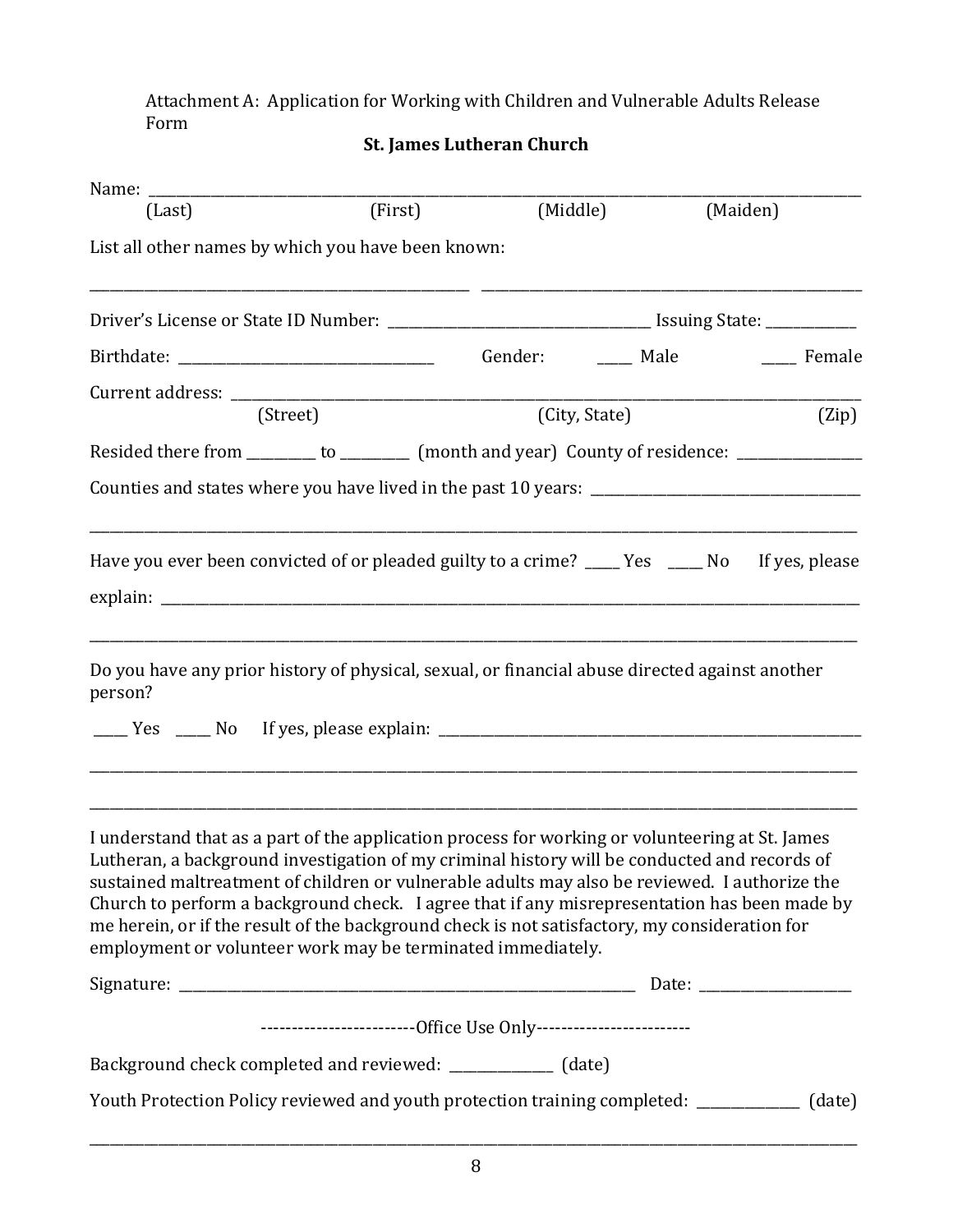#### (printed name and signature of church leader completing this form) Attachment B: Transportation Clearance Form St. James Lutheran Church

| -----------------------------Office Use Only-------------------------                               |        |
|-----------------------------------------------------------------------------------------------------|--------|
| Transportation Clearance Form completed, license and insurance card validated: ____________________ | (date) |
| (printed name and signature of church leader completing this form)                                  |        |
| Attachment B: Transportation Clearance Form<br>St. James Lutheran Church                            |        |
|                                                                                                     |        |
|                                                                                                     |        |
|                                                                                                     |        |
|                                                                                                     |        |
|                                                                                                     |        |
|                                                                                                     |        |
| -----------------------------Office Use Only-------------------------                               |        |
| Transportation Clearance Form completed, license and insurance card validated: _______________      | (date) |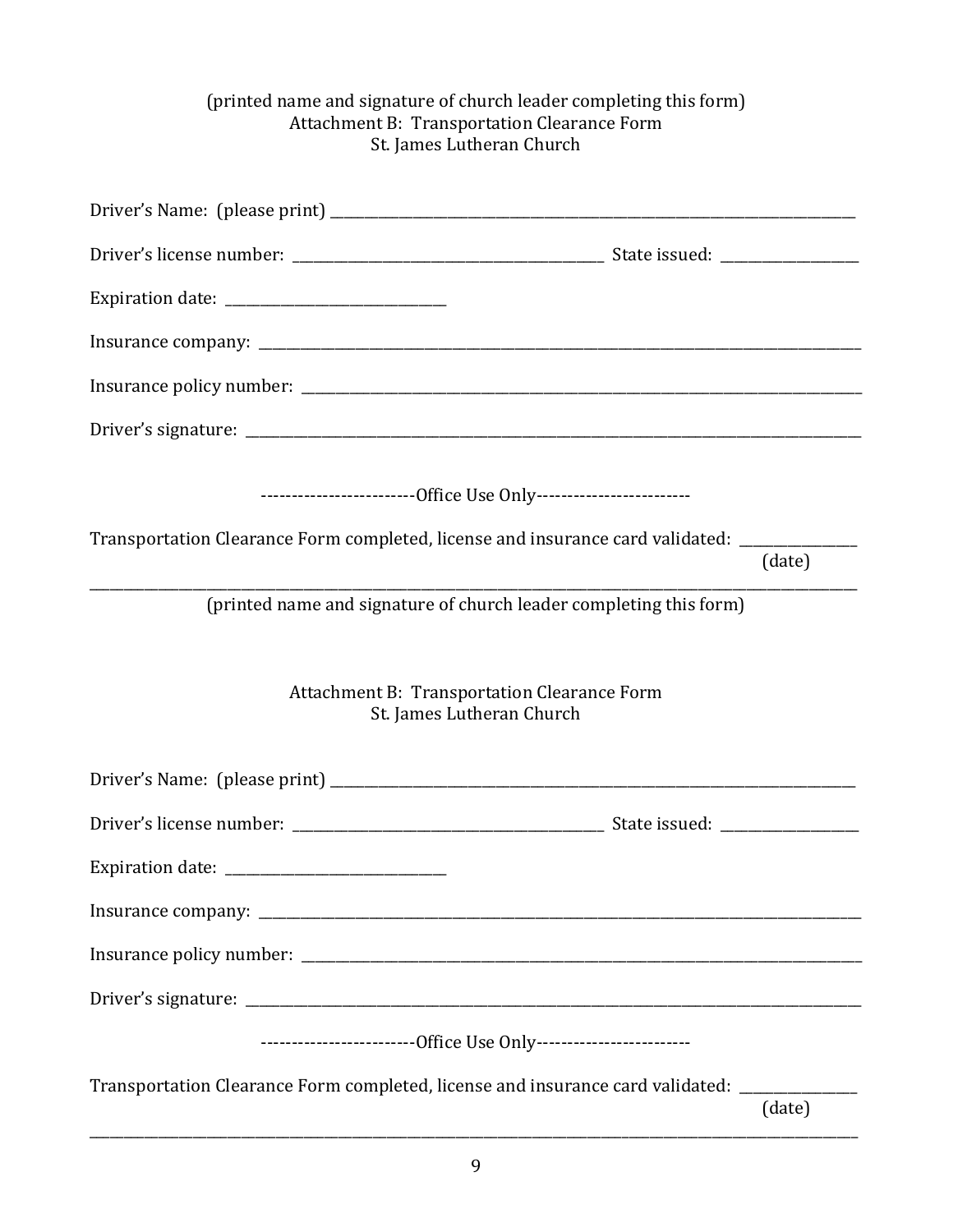### (printed name and signature of church leader completing this form) Attachment C: St. James Lutheran Church Incident Report Form

| Please check those that apply:                                                    |                                             |  |  |  |  |
|-----------------------------------------------------------------------------------|---------------------------------------------|--|--|--|--|
| _I choose to remain anonymous regarding this incident.                            |                                             |  |  |  |  |
| _ I have reported or intend to report this incident to criminal authorities.      |                                             |  |  |  |  |
| The above-information is freely provided and is true to the best of my knowledge. |                                             |  |  |  |  |
| (reporter's signature)                                                            | (relationship to child or vulnerable adult) |  |  |  |  |
|                                                                                   |                                             |  |  |  |  |
|                                                                                   | -------------Office Use Only-------------   |  |  |  |  |
| I have received and agree to follow appropriate policy and procedure.             |                                             |  |  |  |  |
| (St. James staff member)                                                          | (date)                                      |  |  |  |  |
| (supervisor of above staff member)                                                | (date)                                      |  |  |  |  |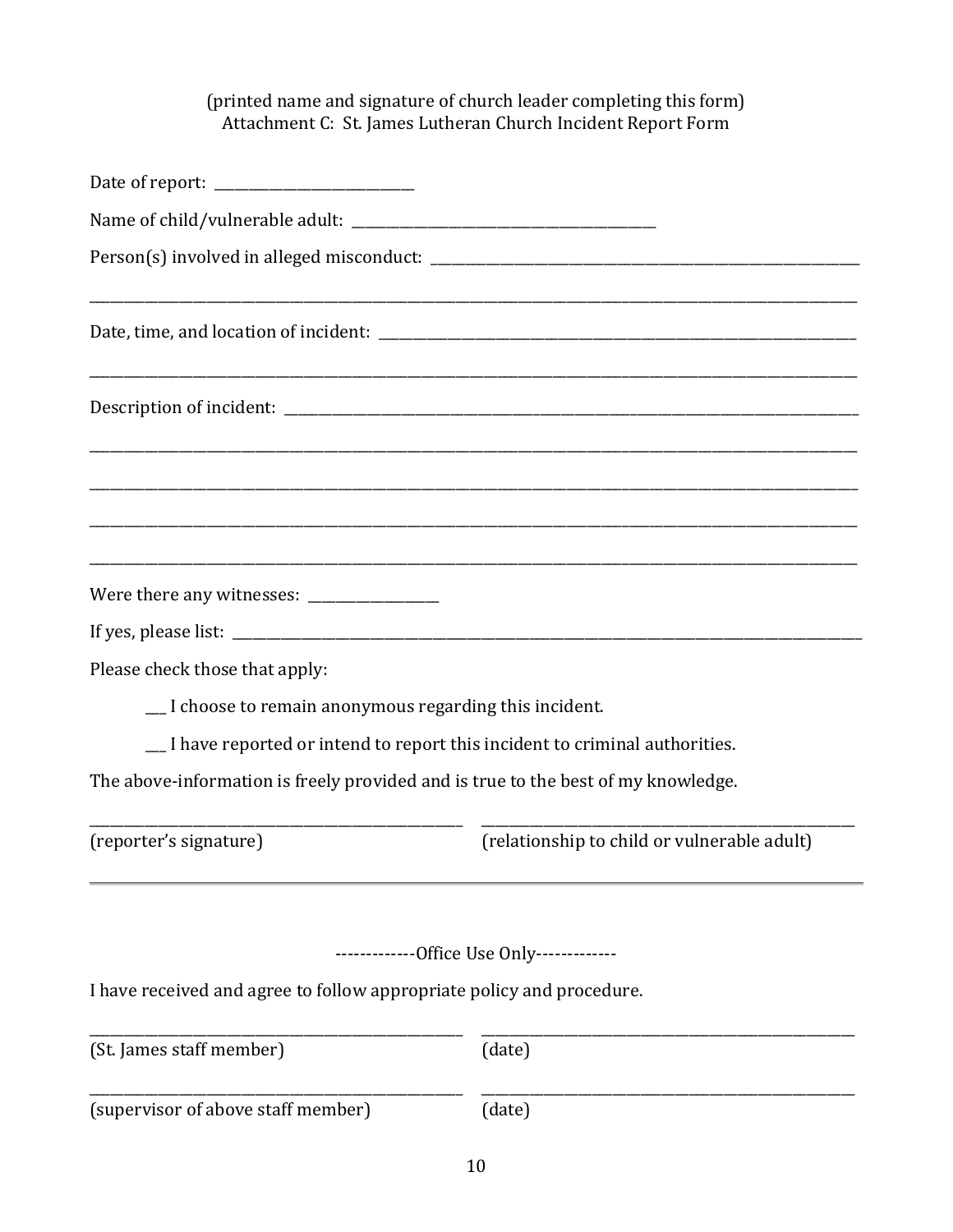#### Attachment D: St. James Lutheran Church

Chaperone Guidelines

These guidelines apply to all adult chaperones attending junior and senior high youth mission/enrichment trips.

**Role of the Chaperones**: The primary role of the chaperone is to provide a safe and healthy environment for the youth participants.

--All chaperones must know and ensure that the youth in their charge comply with all rules set forth by the trip leader.

-- Chaperones must be aware of the physical, emotional, and spiritual state of their youth during the trip. Chaperones need to be engaged in all youth activities during the trip as much as possible. Serious problems or issues need to be reported to the trip leader.

**Dress:** All participants (youth and adult) are expected to dress with modesty and in good taste. Clothing must cover underwear and midriffs. Clothing that displays profane or offensive messages or images is not allowed.

**Alcohol, Drugs, Tobacco:** All laws governing alcohol, drugs, and tobacco will be strictly enforced. Possession or consumption of alcohol and drugs is not permitted at any time by anyone, youth and adult, during the entire duration of the church event.

### **Chaperones Do:**

1. Act as a role model reflecting the values of St. James Lutheran Church and the love of Jesus Christ.

- 2. Speak and act with respect and regard for the value of each youth in the group.
- 3. Maintain clear communication with the trip leader.

4. Report immediately to the trip leader any strange, embarrassing, or possibly compromising interactions you have with any youth.

5. Listen carefully to the youth. Report to the trip leader any indications of self-destructive, suicidal, or harmful thoughts and behaviors.

### **Chaperones Do NOT:**

1. Try to be a buddy or pal to the youth. You are there to help them grow, not to develop a social life around or with them.

- 2. Threaten or humiliate or degrade a youth in any way.
- 3. Discipline with physical contact.
- 4. Share inappropriate information about yourself with the youth.
- 5. Allow youth to engage in sexually suggestive, vulgar, or abusive speech or actions.